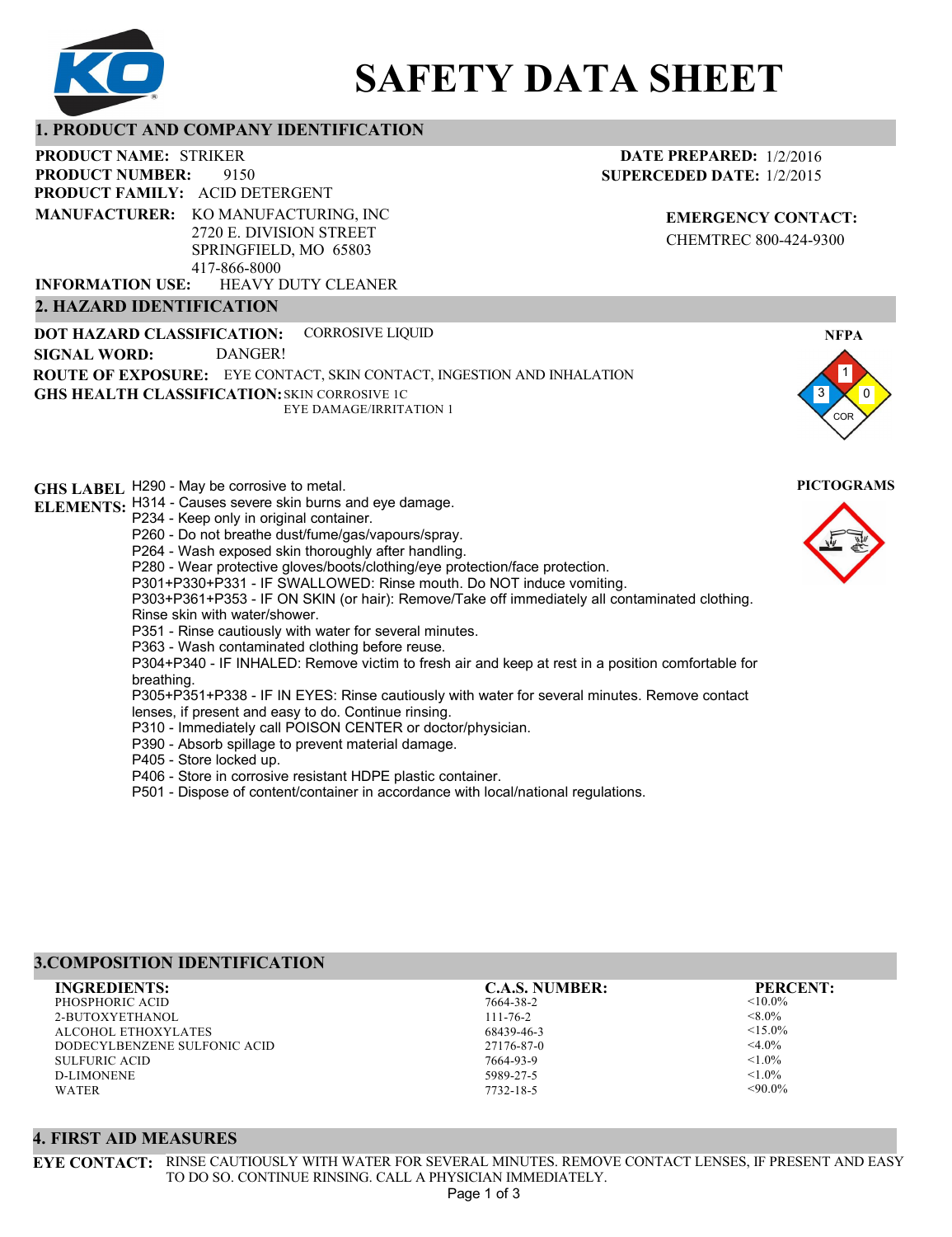# 9150 **PRODUCT NUMBER: PRODUCT NAME: STRIKER**

# **DATE PREPARED:** 1/2/2016 **SUPERCEDED DATE:** 1/2/2015

## **4. FIRST AID MEASURES - CONTINUED**

**SKIN CONTACT:** WASH EXPOSED SKIN THOROUGHLY AFTER HANDELING. REMOVE/TAKE OFF IMMEDIATELY ALL CONTAMINATED CLOTHING. RINSE SKIN WITH WATER/SHOWER. GET MEDICAL ADVICE/ATTENTION.

**INGESTION:** RINSE MOUTH. DO NOT INDUCE VOMITING. IF CONSCIOUS, GIVE LARGE QUANTITIES OF WATER TO DRINK. CALL A POISON CENTER OR PHYSICIAN IMMEDIATELY.

**INHALATION:** REMOVE VICTIM TO FRESH AIR AND KEEP AT REST IN A POSITION COMFORTABLE FOR BREATHING. GIVE OXYGEN OR ARTIFICIAL RESPIRATION AS NEEDED. CALL A POISON CENTER OR PHYSICIAN IMMEDIATELY.

### **5. FIRE FIGHTING MEASURES**

**FLAMMABLE PROPERTIES:** NON FLAMMABLE.

**FLASH POINT:** >200 F

**SUITABLE EXTINGUISHING MEDIA:** DRY CHEMICAL, FOAM OR CARBON DIOXIDE, WATER SPRAY.

**UNSUITABLE EXTINGUISHING MEDIA:** NOT ESTABLISHED.

**SPECIFIC HAZARDS ARISING** NONE KNOWN.

**FROM THE CHEMICAL:**

**PROTECTIVE EQUIPMENT AND PRECAUTIONS FOR FIREFIGHTERS:** APPPROVED) AND FULL PROTECTIVE GEAR. WEAR SELF-CONTAINED BREATHING APPARATUS (PRESSURE DEMAND MSHA/NIOSH

#### **6. ACCIDENTAL RELEASE MEASURES**

**PERSONAL PRECAUTIONS:** AVOID CONTACT WITH EYES AND SKIN. SPILL AREA MAY BE SLIPPERY. WEAR PROPER PROTECTIVE EQUIPMENT WHEN DEALING WITH RELEASE.

**ENVIRONMENTAL PRECAUTIONS:** CONTAIN SPILL TO AVOID RELEASE TO THE ENVIRONMENT. KEEP CONTAINER TIGHTLY CLOSED.

**METHODS FOR CONTAINMENT** DIKE AND CONTAIN SPILL. COLLECT LIQUID WITH AN INERT ABSORBENT AND **AND CLEAN-UP:** TRANSFER TO CONTAINER FOR REUSE OR DISPOSAL.

## **7. HANDLING AND STORAGE**

**HANDLING:** HANDLE WITH CARE AND AVOID CONTACT WITH EYES AND SKIN. ALWAYS WEAR PROPER CHEMICAL RESISTANT PROTECTIVE EQUIPMENT 29CFR1910.132-138. WASH THOROUGHLY AFTER HANDLING.

**STORAGE:** AVOID RELEASE TO THE ENVIRONMENT. STORE IN LOCKED STORAGE USING CORROSIVE RESISTANT CONTAINERS. KEEP OUT OF REACH OF CHILDREN.

## **8. EXPOSURE CONTROLS/PERSONAL PROTECTION**

**ENGINEERING CONTROLS:** IF MIST LEVELS ARE HIGH SPECIAL VENTILATION MAY BE REQUIRED.

**EYE / FACE PROTECTION:** CHEMICAL SAFETY GOGGLES AND FULL FACE SHIELD.

**SKIN PROTECTION:** CHEMICAL RESISTANT GLOVES AND IMPERVIOUS APRON AND BOOTS.

**THRESHOLD LIMIT VALUE (TLV):** PHOSPHORIC ACID, 1 MG/M³; 2-BUTOXYETHANOL, 20 PPM

#### **9. PHYSICAL AND CHEMICAL PROPERTIES**

**PHYSICAL STATE:** LIQUID. **APPEARANCE: ODOR: BOILING POINT:** NOT ESTABLISHED. **FREEZING POINT:** NOT ESTABLISHED. **SPECIFIC GRAVITY:** 1.10 **pH (1%): EVAPORATION RATE:** LESS THAN 1. **FLASH POINT:** 2.0-2.5  $>200$  F CLEAR YELLOW LIQUID. CITRUS SCENT.

**VISCOSITY: REALITIVE DENSITY:** 9.2 LBS./GL. **SOLUBILITY: VAPOR PRESSURE:** NOT ESTABLISHED. **VAPOR DENSITY:** NOT ESTABLISHED. **DECOMPOSITION** NOT ESTABLISHED. **TEMPERATURE:** NOT ESTABLISHED. SOLUBLE.

**PARTICAL COEFFICIENT:** NOT ESTABLISHED. **N-OCTANOL/WATER**

**LOWER FLAMMABILITY/EXPLOSIVE LIMIT:** NOT ESTABLISHED.

**UPPER FLAMMABLE/EXPLOSIVE LIMIT:** NOT ESTABLISHED.

**AUTO-IGNITION TEMPERATURE:** NOT ESTABLISHED.